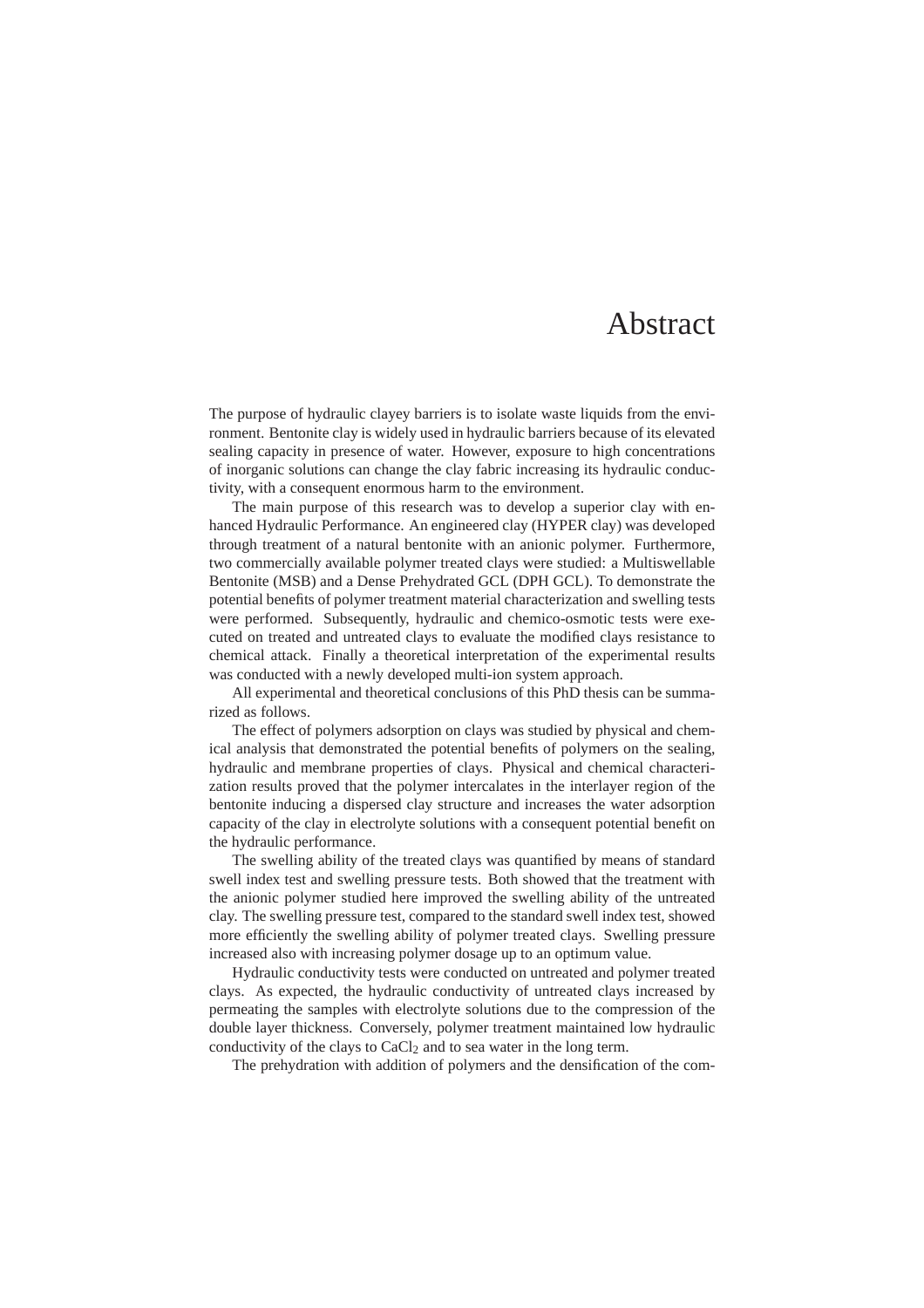mercial product (DPH GCL) preserved low hydraulic conductivities even in presence of aggressive electrolyte solutions such as CaCl<sub>2</sub> solutions and sea water.

The low permeability protracted in the long term observed in the polymer treated clays suggested that also the chemico-osmotic efficiency could be maintained with time in presence of aggressive solutions. For this reason, chemicoosmotic efficiency tests were also carried out.

The effect of partial or complete destruction of chemico-osmotic behavior due to diffusion was observed in untreated clays. The clay showed in fact initial membrane behavior, that gradually decreased due to the gradual compression of the double layer thickness due to diffusion of invading cations.

On the other hand, the polymer treatment with the anionic polymer protected the clay against the destructive role of diffusion, maintaining the initial osmotic efficiency in the long term. The polymer treatment modified the bentonite structure such that the double layer thickness of the clay resisted collapse and the membrane efficiency was sustained.

The Swell Pressure and Chemico-osmotic tests results were interpreted theoretically in a newly developed multi-ion system approach. The theoretical development presented here was based on the model proposed by Dominijanni (2005) for 2-ion systems. We developed, in cooperation with the Politecnico di Torino, an extension of the model to allow for multi-ion systems.

With this extension we back analized all experimental data of swelling pressure and chemico-osmotic tests conducted on untreated and polymer treated clays.

We have calculated the swelling pressure of bentonites for 3-ion systems based on the Donnan model and the electroneutrality conditions. We assumed that the number of platelets per aggregate were constant independently of the ion concentration and valence.

We were able to compare the effect of polymer addition and densification based on the back analysis of the swelling pressure tests. Interpreting the experimental data with the model, we demonstrated in fact that the polymer treatment increased the net negative charge of the clay  $(C_{X0})$  and limited the aggregation between clay platelets with a consequent improvement of the swelling ability of the clay. Also the densification of a clay increased its swelling pressure. For this reasons, the simultaneous effect of polymer treatment and densification improved considerably the swelling ability of the clay.

For the analysis of the chemico-osmotic tests results we develop an extention of the general model proposed by Dominijanni (2005). In cooperation with Politecnico di Torino, we solved the transport equations for a 3-ion systems in order to interpret correctly the actual multi-ion scenario expected in the site.

The interpretation of the results based on the new model were performed. A parametric study was intended to analyze the impact of the fixed charge concentration of the clay and the impact of the number of clay particles per aggregate on the chemico-osmotic efficiency coefficient vs. time. Whereas, the back analysis of the experimental data allowed to define the fixed charge concentration for both the untreated and polymer treated clays.

The fixed charge concentration of the HYPER clay was higher  $C_{X0}$  than that of